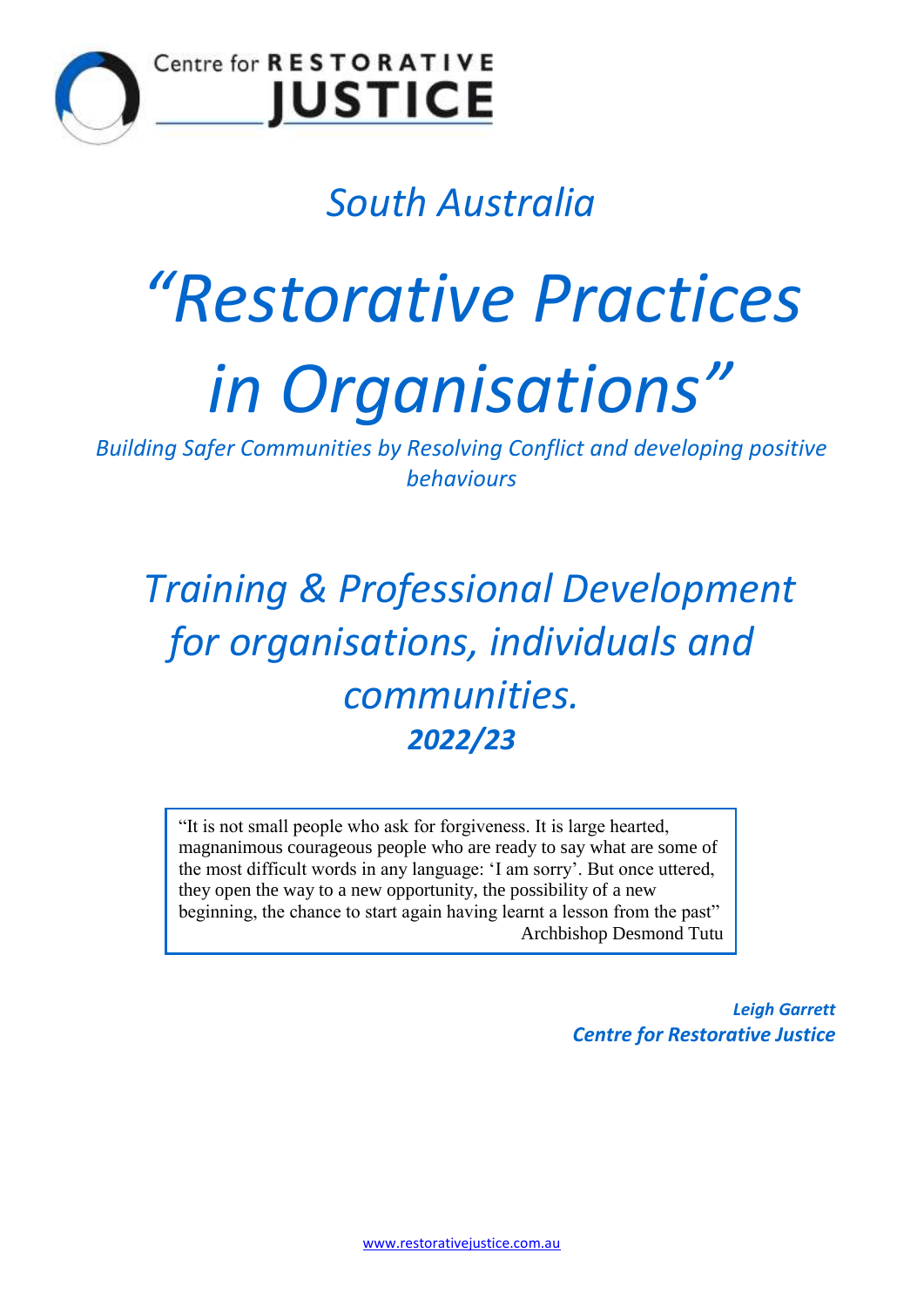#### *INTRODUCTION*

*The Centre for Restorative Justice is a non-government, not for profit organisation, that works collaboratively with organisations and communities to develop their culture and practice into safer and more inclusive environments. It does this by helping to implement restorative processes as a system for interactions between business and clients, both internal and external. There is significant community feeling that current behaviour and justice systems, rather than solving the problems associated with poor behaviour and conflict or crime, actually generate more harm for both victims and perpetrators. Restorative Practices can be defined as:*

*"processes that advocate that the people most effective at finding a solution to a problem are those most directly impacted by that problem. Opportunities are created for those involved in conflict to work together to understand, clarify, resolve the incident and work together towards repairing harm done"*

*Within the organisations, restorative practices provide a cohesive system of conflict resolution, social inclusiveness, values development and community strengthening. Using these systematic techniques, organisations can become safer and more productive working environments, and at the same time better equip leaders, employees and clients for an opportunity to develop strong and lasting relationships. Restorative practices can be shown to reduce conflict, exclusions and allegations of bullying behaviour and reduce workplace stress.*

#### *Training Workshops*

|                                                                          | Page |
|--------------------------------------------------------------------------|------|
| Unit 1 Introduction to Restorative Justice Practice                      | 3    |
| Unit 2 Building Engaged Community Relationships using Restorative        |      |
| <b>Practice - Underlying Theories</b>                                    | 4    |
| Unit 3 Leadership-Change Management & Restorative Practices              | 5    |
| Unit 4 Restorative Practices for formal Conference Facilitation<br>6     |      |
| Unit 5 Making Restorative Practice a part of your organisational Culture |      |
| - Policy Development & Implementation                                    |      |

*These units can be delivered flexibly depending on your organisational requirements. Please contact us at [crjcontact@restorativejustice.com.au](mailto:crjcontact@restorativejustice.com.au) to discuss your professional development needs.*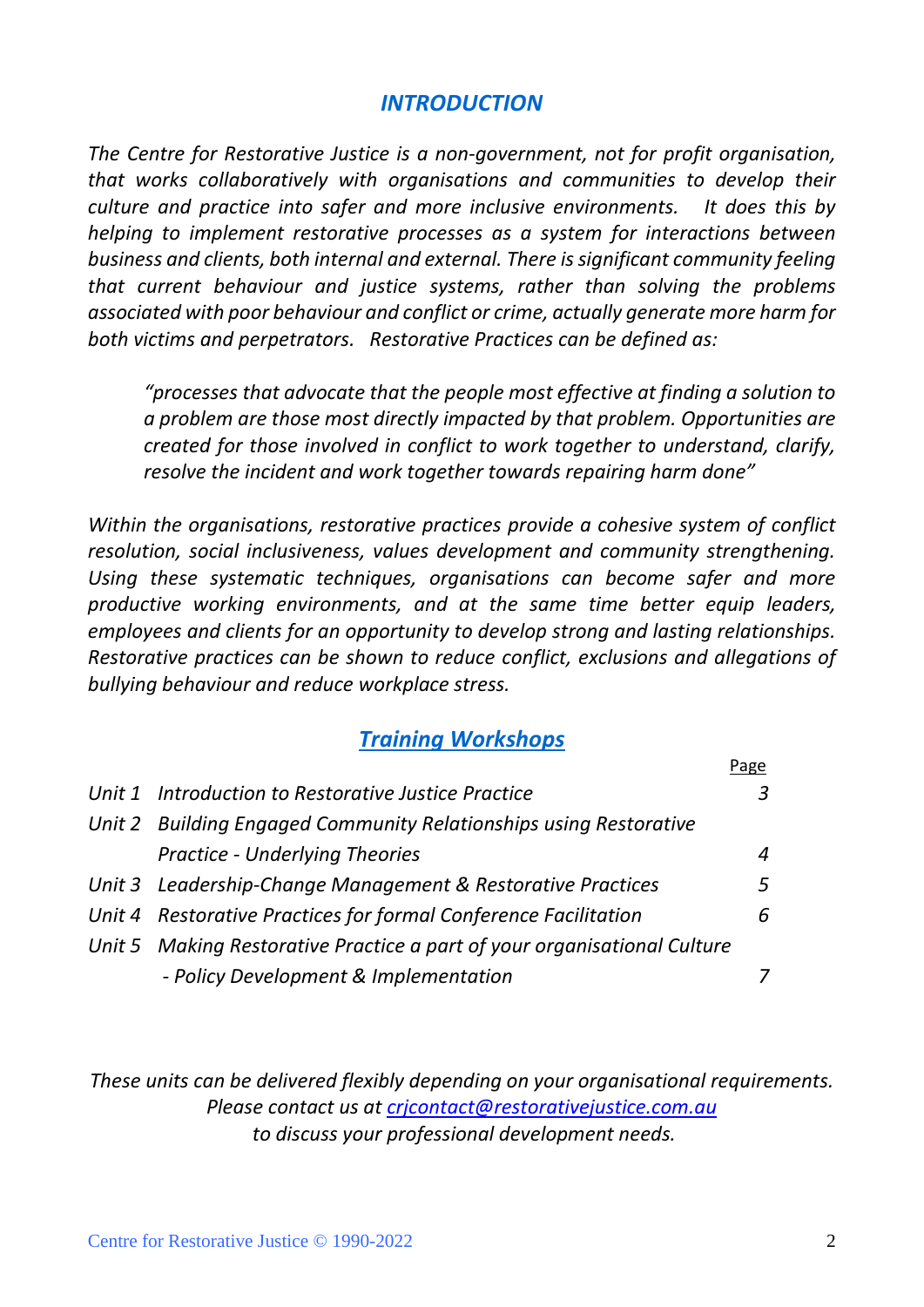#### *Introduction to Restorative Justice/Practice*

*This Unit provides a broad overview and introduction to the processes known as Restorative Practices for Organisations and Communities. The session incorporates information about useful tools for building relationships in workplaces and communities and is not sufficient to allow an organisation to claim to have a Restorative Culture nor is it intended to train staff to deliver the processes.*

*It will generally be held in the format of a staff meeting or short training/discussion forum.*

*This unit is also available online*

*It is considered that this will be used to promote further discussion around the need for change, and the possible further exploration of Restorative Processes as a means of navigating that change.*

#### *Training Objectives:*

- *Understanding of targets of organisational changes*
- *Basic knowledge of Restorative Practice Principles*
- *Understanding of possible applications*

*Duration 1- hour* 

*Max participants - No limit*

"Fairness is what Justice Really is" Potter Stewart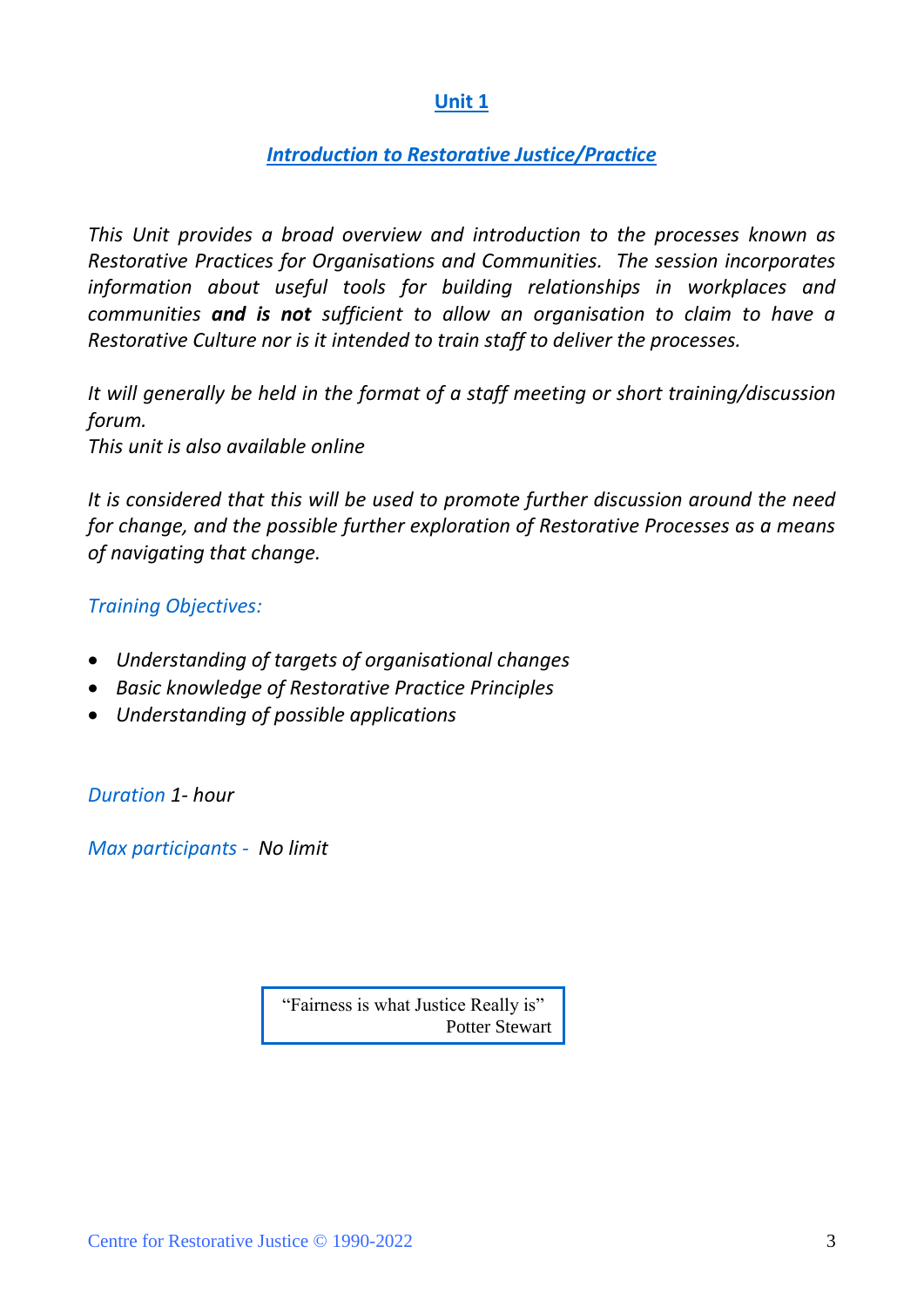#### *Building Engaged Community Relationships using Restorative Practice - Underlying Theories*

*This course is offered as a 1 day unit but can be delivered flexibly to suit your organisational needs. The unit provides a foundation of Restorative Justice Theory and practice in Restorative Practice and some practical experience in the use of Relational engagement in building and maintaining relationships, The use of inclusive engagement through utilising circles in meetings (Group Discussions) as a theoretical concept, unites totally with the practices of Restorative Justice and as such its use in organisations is strongly encouraged for building relationships, problem solving and social and emotional professional development. Through this training we propose to develop the capacity of leaders and employees to operate within a relational framework on a daily basis, and thereby build the capacity to strengthen relationships within and outside the organisation. In addition professional development in core Social and Emotional skills in sites at appropriate levels.* 

#### *Training Objectives:*

- *Using the principles of Communication Circles to build, strengthen and repair relationships*
- *Basic Knowledge of the theoretical underpinnings of Restorative Practices.*
- *Basic Foundations of Restorative Processes in daily life*
- *Small amount of practical working.*

| <b>Duration:</b>  | 1 day or flexibly        |
|-------------------|--------------------------|
| Max participants: | 50 - Min participants 20 |

*Resources Provided 1 x Box of Question Cards – 50*

> "You can not shake hands with a clenched fist" Indira Ghandi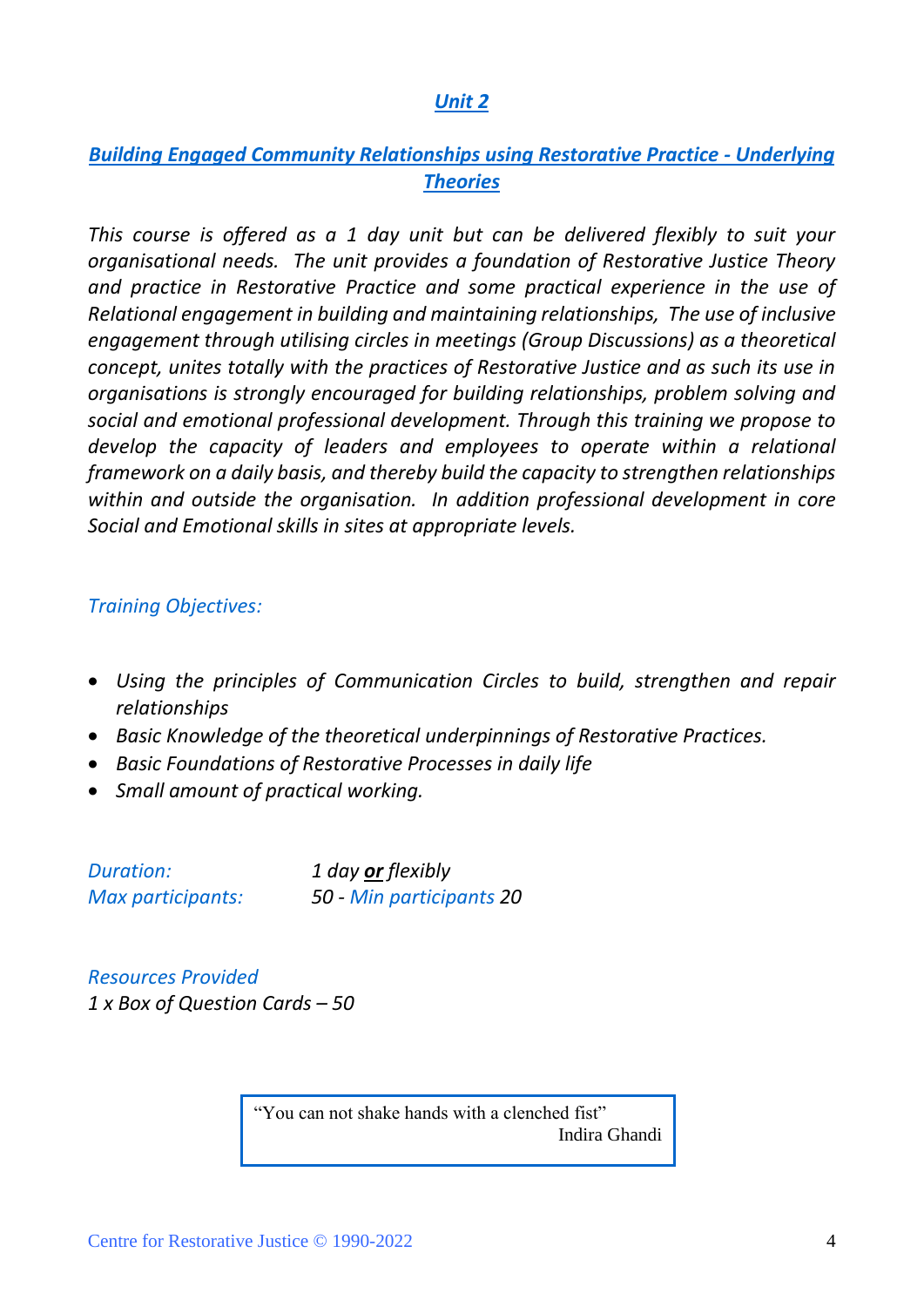#### *Leadership - Change Management & Restorative Practice*

*This Unit is designed to broadly describe the basic principles of restorative practices, some basic systems and processes and most importantly how Restorative Practices can be used to effectively facilitate whole of organisation cultural change.*

*The participants of this unit will be the leadership team of an organisation, including (if possible) members of the Executive Management team or Board.*

#### *Training Objectives:*

- *Understanding Basic Restorative Practice Principles*
- *Understanding the scope and nature of cultural change required*
- *Evaluation of Potential for Restorative Practices within the organisation*
- *Identification of the change strategies and recognition of barriers to initiate Restorative Practices "Go Ahead" at your organisation.*

*It is highly recommended that leaders from an organisation attend this unit before rolling out any organisational change or staff training.*

*Duration: ½ day (3 hours)*

*Maximum Number of Participants 20*

"If you think you are too small to make an impact, try going to bed with a mosquito in the room"

Anita Roddick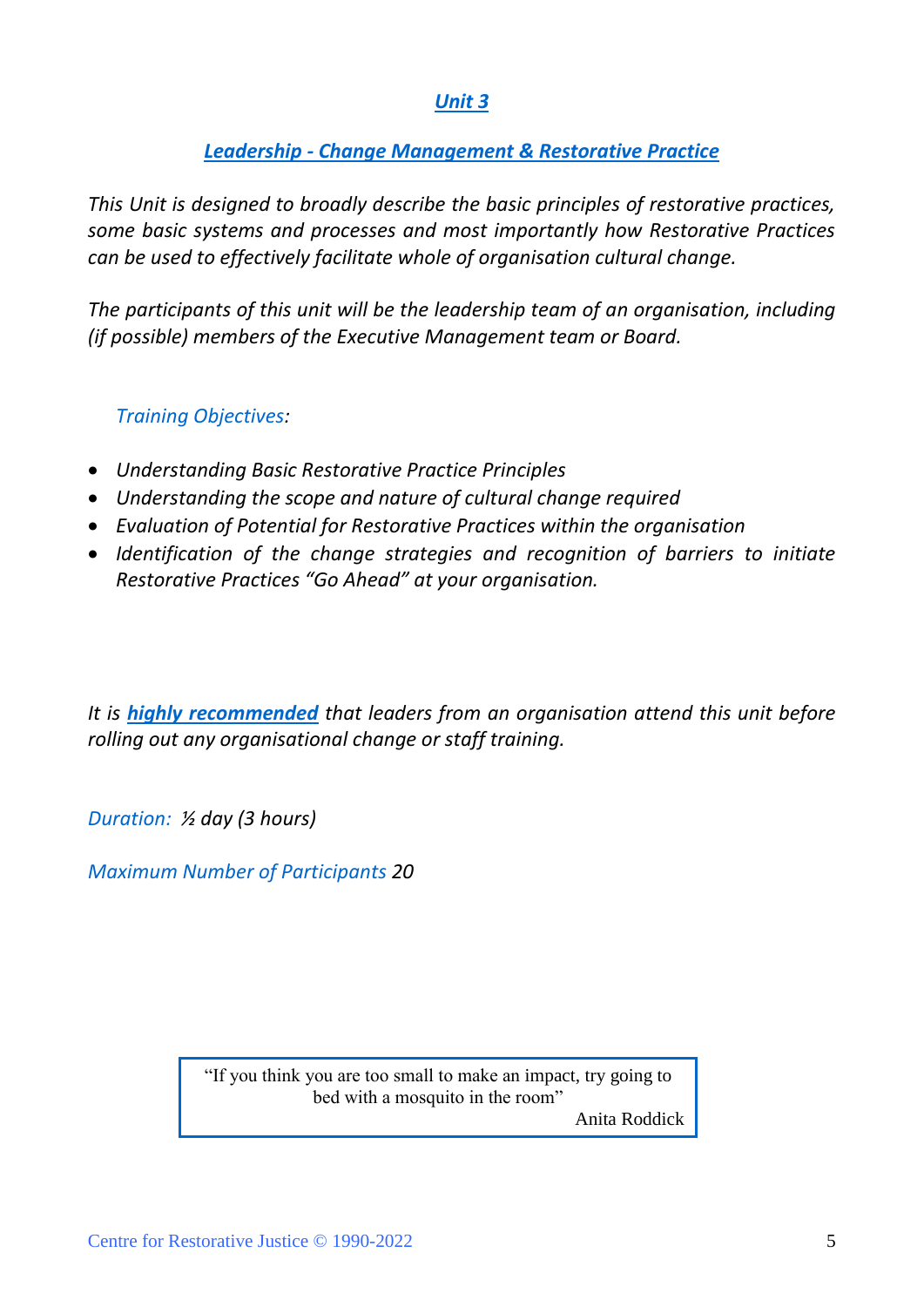#### *Restorative Practice for Formal Conference Facilitation.*

*This unit is intended to be undertaken by personnel who will be responsible for the facilitation of formal conferences in the event of conflict or wrong doing. As a major objective of Restorative Processes is to reduce conflict and/or disciplinary processes, this is likely to include all staff involved in these processes.*

*The role of full conference facilitator is not suited to all personnel and if any organisation is unsure of the skills required, we will gladly advise them as to suitability, much of which will have been established at Unit 2 level.*

#### *Training Objectives:*

- *Knowledge of Restorative Principles*
- *Assessment skills*
- *Engagement Skills.*
- *Mediation and Conflict Resolution*
- *Basic Evaluation*
- *Facilitation skills*
- *Conference Preparation skills*

*This unit is a two day course, and will look more deeply at the theoretical underpinnings of Restorative Practices and its effectiveness but primarily prepare participants to undertake restorative conferencing processes. It will cover facilitator behaviours, preparation, and practice.*

*All individual participants must have successfully completed and implemented Unit 2 prior to this undertaking this unit.*

*Duration: 2 full days and up to 3 follow up coaching sessions per participant. Maximum Number of participants 12*

*Resources Supplied to each participant;*

*These resources will be supplied to each individual participant. 1 x Facilitators Handbook 1 x Box of Question Cards*

> "If you want to make peace, you don't talk to your friends. You talk to your enemies"

> > Moshe Dayan